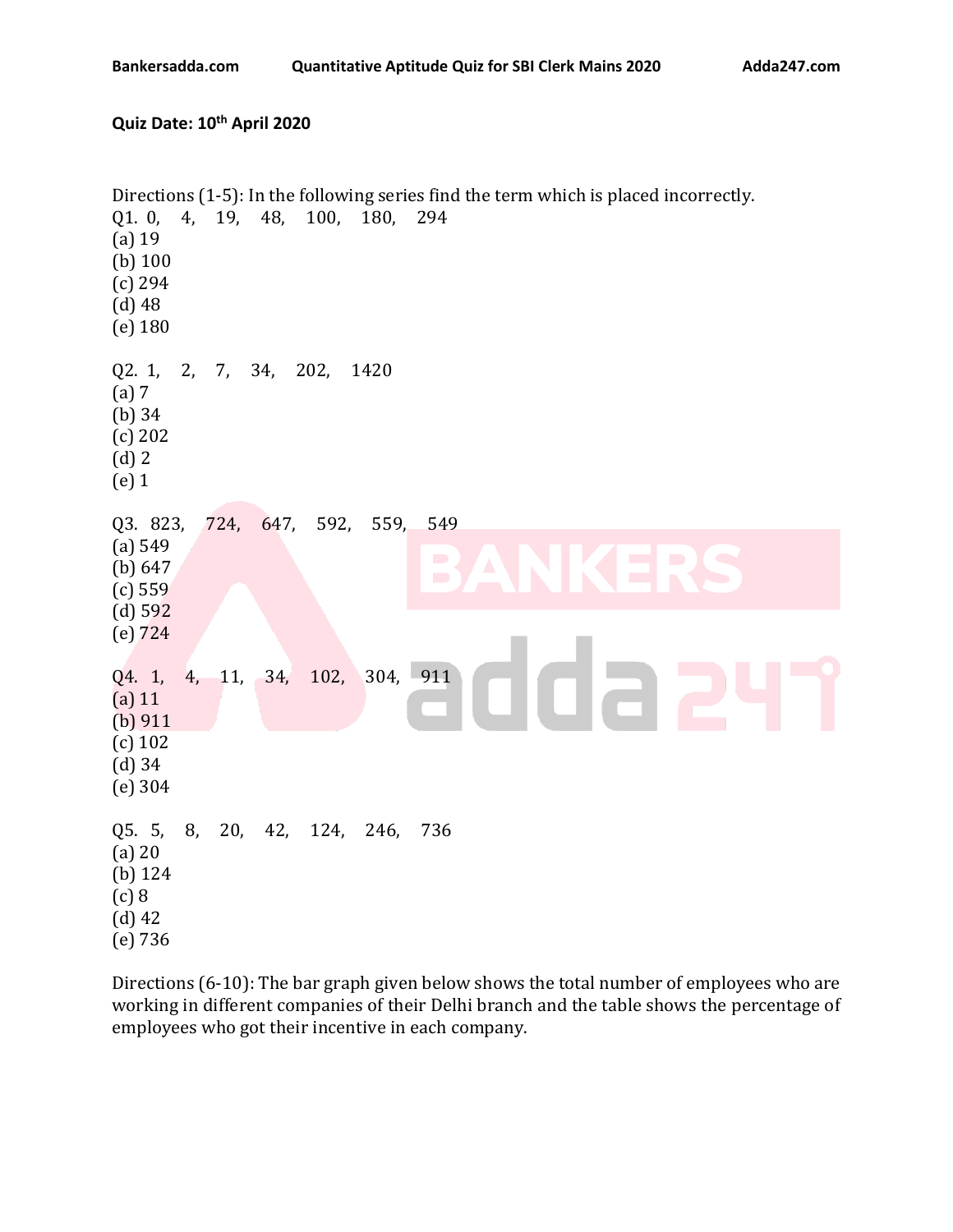

| <b>COMPANY</b>  | $\frac{0}{0}$   |  |  |
|-----------------|-----------------|--|--|
| <b>TCS</b>      | $66\frac{2}{3}$ |  |  |
| <b>HCL</b>      | 25              |  |  |
| <b>ADDA 247</b> | 80              |  |  |
| <b>BPL</b>      | $33\frac{1}{3}$ |  |  |
| <b>WIPRO</b>    | $33\frac{1}{3}$ |  |  |

Q6. What is the percentage of employees in HCL and ADDA 247 together who got their incentive out of total employees working in these two companies?

- (a) 65%
- (b) 58%
- (c) 43%
- (d) 34%
- (e) 55%



Q7. If 20% of employees out of those employees of TCS who did not get their incentive are fired, then find the ratio of no. of employees who remain in TCS without getting their incentive to the number of employees who got their incentive in BPL.  $(a) 2 : 15$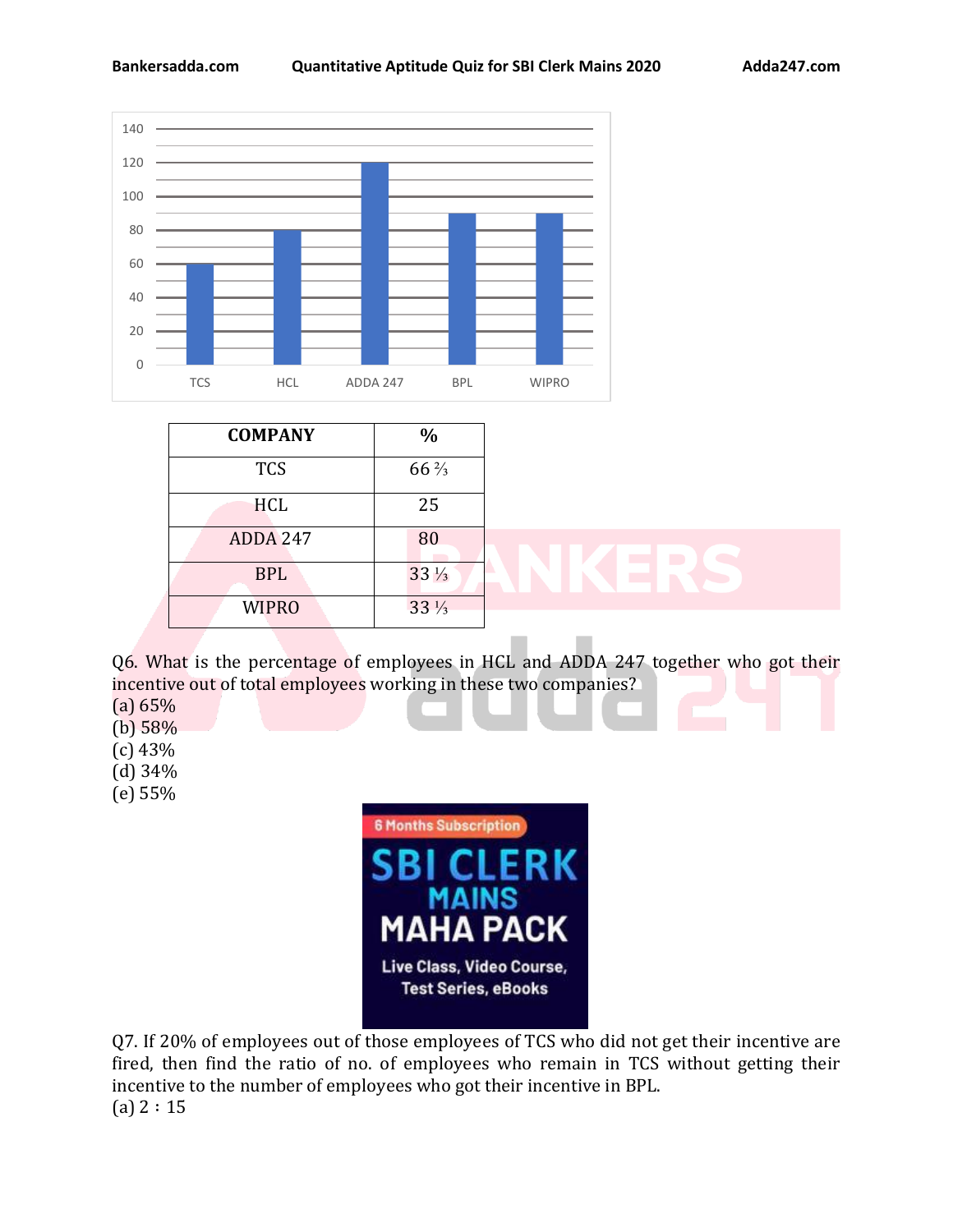Q8. The employees who got their incentive in Wipro are of different age – 24 years, 26 years and 28 years in ratio 3 : 1 : 2 respectively. Find the difference between number of employees of age 24 years and those who are of age 26 years out of the total employees who got their incentive in Wipro.

- (a) 12
- (b) 15
- (c) 13
- (d) 10
- (e) 5

Q9. If none of the employees from each company is fired, then what's the percentage of employees in TCS, HCL, ADDA 247 and BPL together who got their incentive out of total employees working in these companies.

- (a)  $53\frac{1}{7}\%$
- (b)  $52\frac{1}{7}\%$
- (c)  $51\frac{1}{7}\%$
- (d)  $50\frac{1}{7}\%$
- (e)  $49\frac{1}{11}\%$

Q10. The probability of an employee who has got incentive in Wipro to leave the company is  $\frac{1}{3}$  and that of an employee who has not got incentive is ½, then find the probability of an employee in Wipro leaving the company.

 $(a) \frac{2}{9}$ (b)  $\frac{4}{9}$ <br>(c)  $\frac{1}{2}$ <br>(d)  $\frac{1}{3}$ <br>(e)  $\frac{5}{9}$ 

Direction (11 – 15): What approximate value should come in the place of question (?) mark? Q11. 56.09  $\times$  ? + 25.98 % of 450.10 +  $\sqrt{15.99}$  = (31.08)<sup>2</sup> (a) 5 (b) 25 (c) 10 (d) 15

(e) 40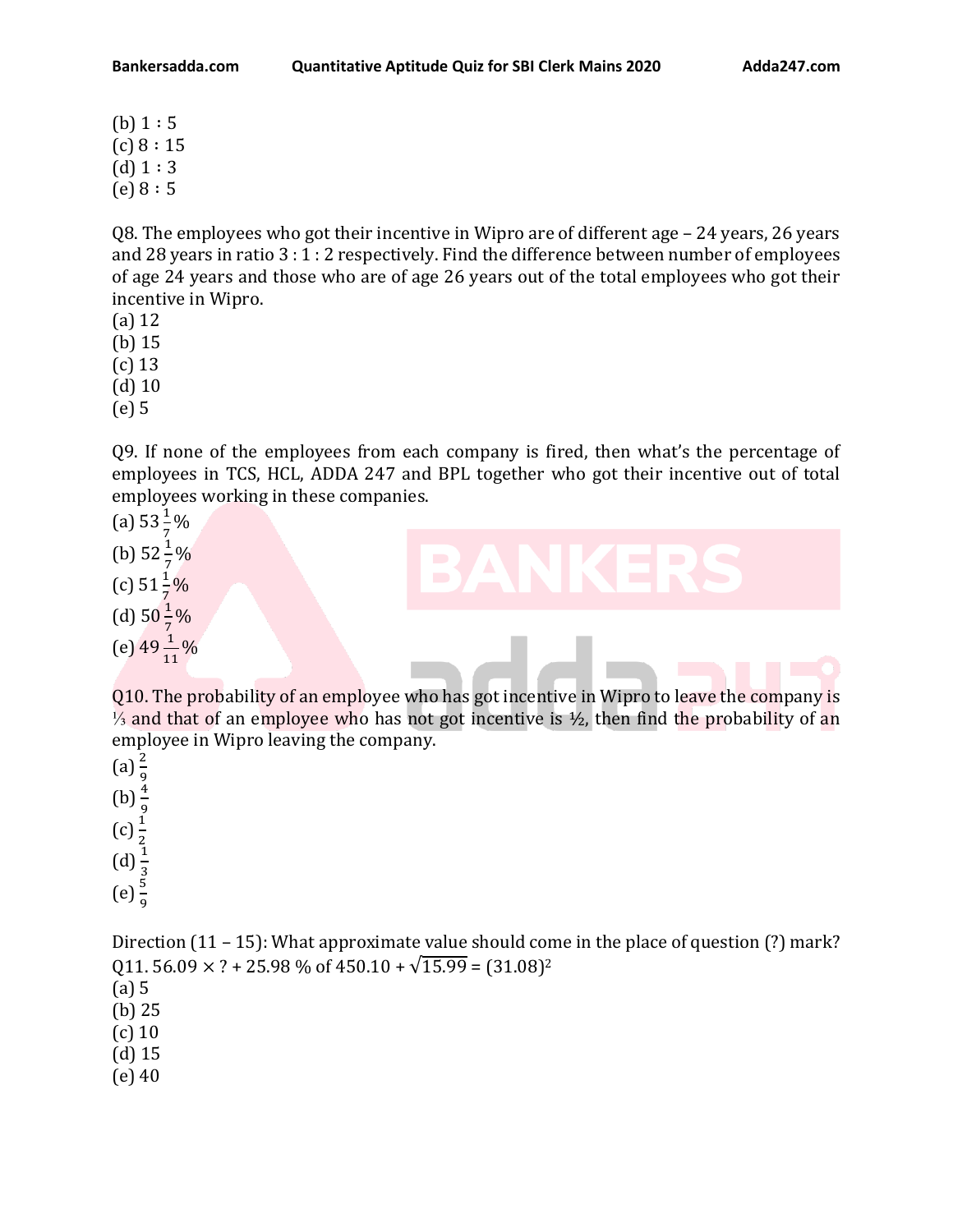```
Q12. \frac{545.93}{?} + 56.09\% of 549.92 = 28.06 % of 1249.98
(a) 17
(b) 13
(c) 21
(d) 25 
(e) 28
(13. (12.09)^3 + (16.11)^2 - ?^2 + (26.05)^2 = (36.04)^2 - 79.98(a) 30
(b) 46
(c) 38
(d) 50
(e) 54
                                   English Medium
                                      SBI CLERK
                                       COMPELTE
                                            E-KIT
                                    English | Quant | Reasoning
                                  DI | Puzzle | Computer | Banking
Q14. \frac{2\%}{6} of 340.09 + 11.98 % of 2174.99 + \sqrt{3721.09} = (21.09)^2(a) 35
(b) 42
(c) 45
(d) 30
(e) 28
Q15. 547.05 + 243.02 - ? = 24.89 % of 2584.11
(a) 128
(b) 144
(c) 120
(d) 118
(e) 156
                                           Solutions
S1. Ans.(a)
Sol.
1^3 - 1^2 = 02^3 - 2^2 = 43^3 - 3^2 = 184^3 - 4^2 = 48
```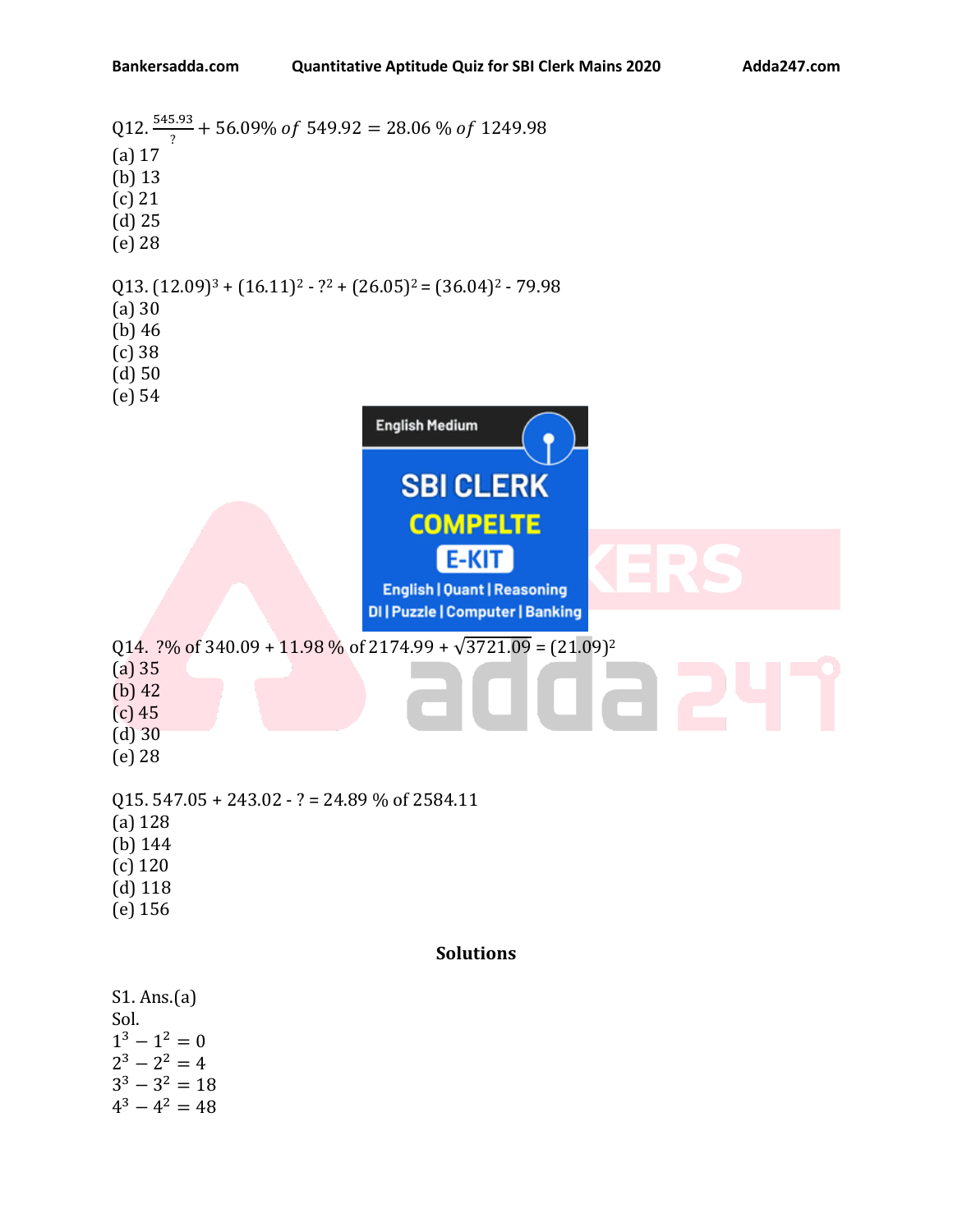$5^3 - 5^2 = 100$ And so on... So, there should be 18 instead of 19. S2. Ans.(c) Sol. Series is  $1 \times 3 - 1 = 2$  $2 \times 4 - 1 = 7$  $7 \times 5 - 1 = 34$  $34 \times 6 - 1 = 203$ So, there should be 203 instead of 202. S3. Ans.(a) Sol. Series is 823 – 99 = 724  $724 - 77 = 647$  $647 - 55 = 592$  $592 - 33 = 559$  $559 - 11 = 548$ So, there should be 548 instead of 549. S4. Ans.(c) Sol. The pattern of the series is  $1 \times 3 + 1 = 4$ ida a  $4 \times 3 - 1 = 11$  $11 \times 3 + 1 = 34$  $34 \times 3 - 1 = 101...$ So, there should be 101 instead of 102. S5. Ans.(a) Sol. Series is ×2–2, ×3–2, ×2–2, ×3–2… So, there should be 22 instead of 20. S6. Ans.(b) Sol.  $\frac{25}{100} \times 80 + \frac{80}{100}$ 25  $\frac{60}{100}$ ×120 Req. Percentage =  $\frac{(80+100)(120)}{(80+120)} \times 100$  $=\frac{20+96}{300}$  $\frac{0+90}{200} \times 100$ = 58% S7. Ans.(c) Sol. No. of employees in TCS who got their first incentive =  $\frac{2}{3} \times 60 = 40$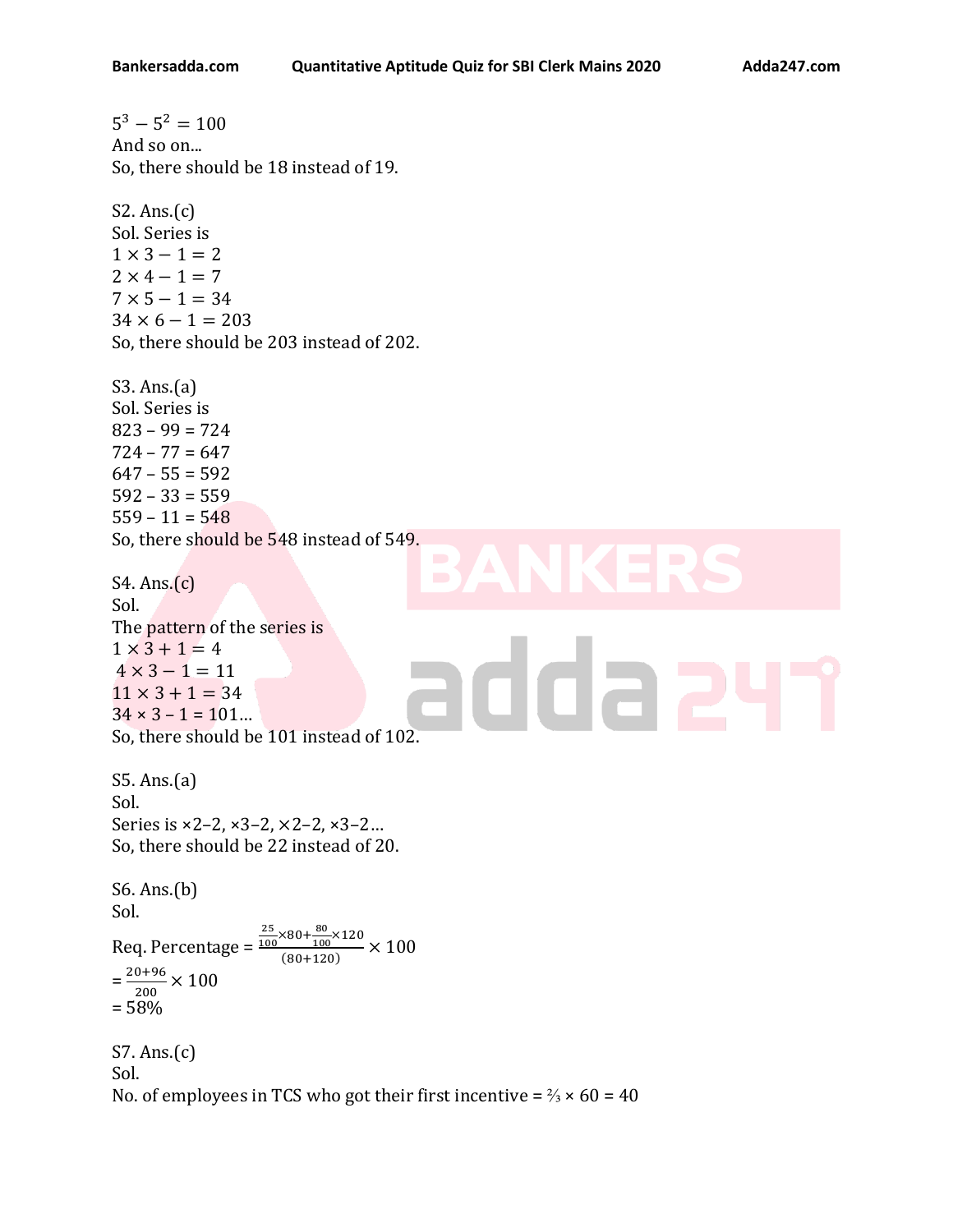No. of employees from TCS who are fired =  $\frac{1}{5} \times 20 = 4$ Remaining employees who remain in TCS without getting their incentive =  $(60 - 40)$  – 4 = 16 Req. ratio =  $\frac{16}{100}$  $\frac{16}{\frac{1}{3} \times 90} = \frac{16}{30}$  $\frac{16}{30} = \frac{8}{15}$ 15 S8. Ans.(d) Sol. No. of employees who got their incentive in Wipro =  $\frac{1}{3} \times 90 = 30$ Req. diff.  $= \frac{(3-1)}{6} \times 30 = 10$ S9. Ans.(a) Sol. Req. % =  $\frac{2}{3}$  $\frac{2}{3}$ ×60+ $\frac{1}{4}$  $\frac{1}{4}$ ×80+ $\frac{4}{5}$  $\frac{4}{5}$ ×120+ $\frac{1}{3}$  $\frac{1}{3}$ ×90]  $\frac{(60+80+120+90)}{(60+80+120+90)} \times 100$  $=\frac{(40+20+96+30)}{350}$  $\frac{6+90+30j}{350} \times 100$  $=\frac{186}{25}$  $\frac{188}{35} \times 10$  $= 53\frac{1}{7}\%$ **BILINGUAL ERK MAINS** SBI CL CO Starts March 20, 2020 2 PM to 6 PM S10. Ans.(b) Sol. Req. Probability =  $\frac{1}{3} \times \frac{1}{3}$  $\frac{1}{3} + \frac{2}{3}$  $\frac{2}{3} \times \frac{1}{2}$ 2  $=\frac{1}{2}$  $\frac{1}{9} + \frac{1}{3}$ 3  $=\frac{4}{3}$ 9 S11. Ans.(d) Sol.  $56 \times ? + \frac{26}{100}$  $\frac{26}{100} \times 450 + \sqrt{16} = (31)^2$  $56 \times ? = 961 - 4 - 117$  $? = \frac{840}{76}$ 56  $? = 15$ S12. Ans.(b)